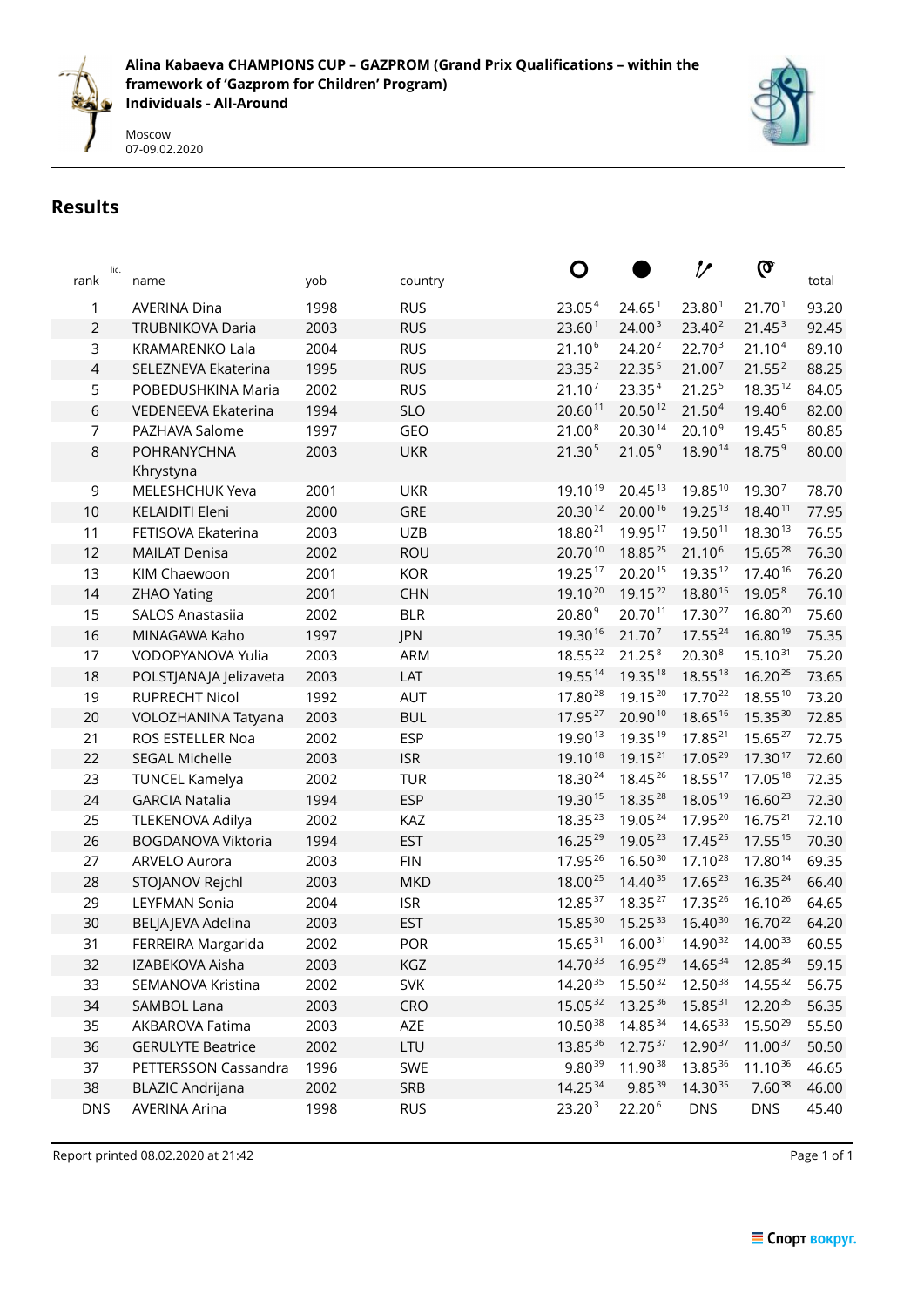



## Apparatus results  $\mathsf O$

| rank<br>No lic. | name                       | d.o.b. | country    | score |
|-----------------|----------------------------|--------|------------|-------|
|                 | SELEZNEVA Ekaterina        | 1995   | <b>RUS</b> | 24.40 |
| $\overline{2}$  | <b>SALOS Anastasija</b>    | 2002   | <b>BLR</b> | 23.45 |
| 3               | <b>TRUBNIKOVA Daria</b>    | 2003   | <b>RUS</b> | 21.80 |
| $\overline{4}$  | POHRANYCHNA Khrystyna      | 2003   | <b>UKR</b> | 21.30 |
| 5               | <b>MAILAT Denisa</b>       | 2002   | <b>ROU</b> | 21.15 |
| 6               | <b>KELAIDITI Eleni</b>     | 2000   | <b>GRE</b> | 20.50 |
|                 | PAZHAVA Salome             | 1997   | <b>GEO</b> | 19.80 |
| 8               | <b>VEDENEEVA Ekaterina</b> | 1994   | <b>SLO</b> | 19.60 |

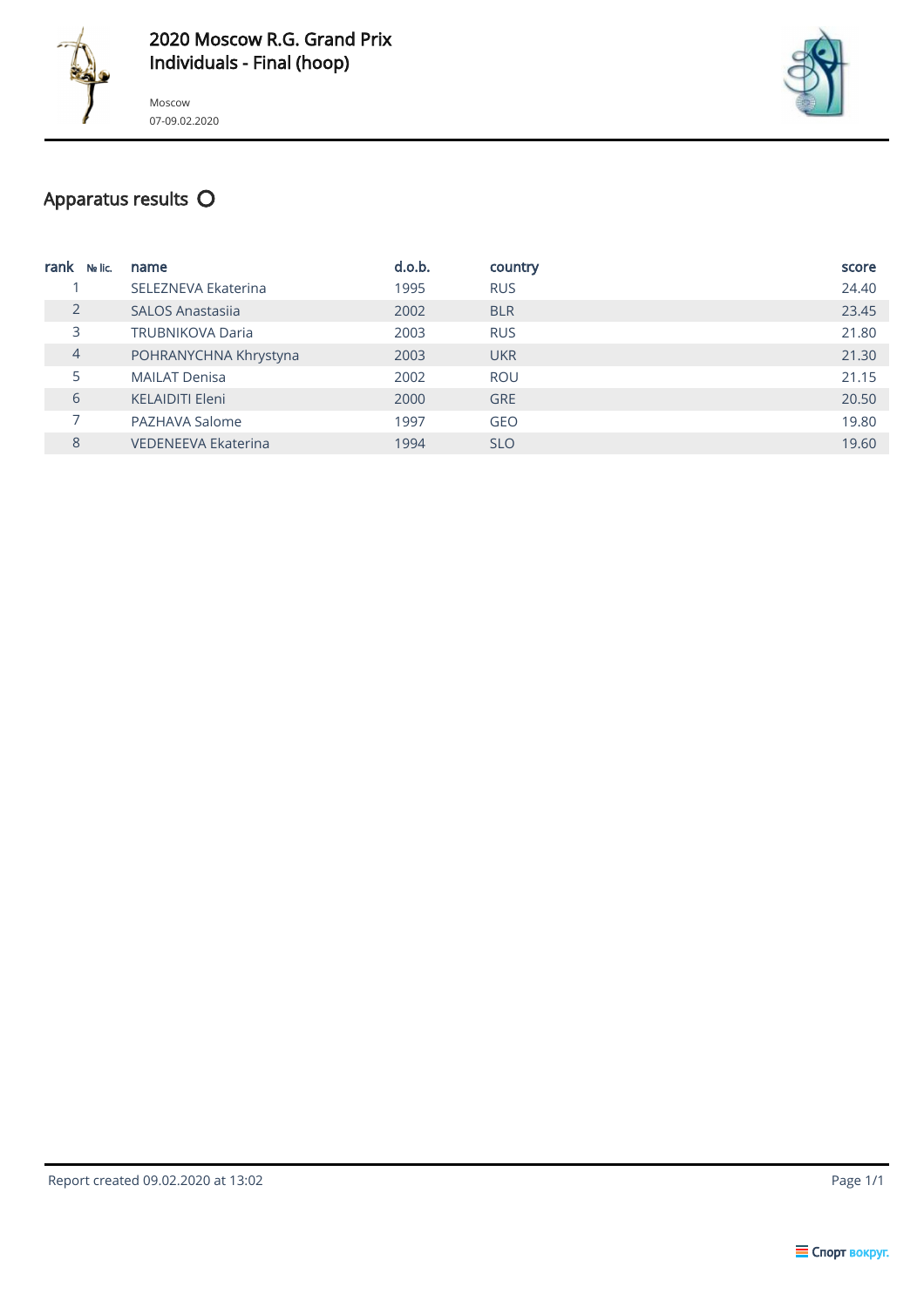



#### Apparatus results  $\bullet$

| rank<br>No lic. | name                       | d.o.b. | country    | score |
|-----------------|----------------------------|--------|------------|-------|
|                 | <b>AVERINA Dina</b>        | 1998   | <b>RUS</b> | 23.15 |
| 2               | <b>SALOS Anastasija</b>    | 2002   | <b>BLR</b> | 22.45 |
| 3               | <b>KRAMARENKO Lala</b>     | 2004   | <b>RUS</b> | 22.35 |
| $\overline{4}$  | MINAGAWA Kaho              | 1997   | <b>JPN</b> | 21.25 |
| 5               | POHRANYCHNA Khrystyna      | 2003   | <b>UKR</b> | 21.25 |
| 6               | <b>VODOPYANOVA Yulia</b>   | 2003   | <b>ARM</b> | 20.75 |
| 7               | VOLOZHANINA Tatyana        | 2003   | <b>BUL</b> | 20.45 |
| 8               | <b>VEDENEEVA Ekaterina</b> | 1994   | <b>SLO</b> | 20.35 |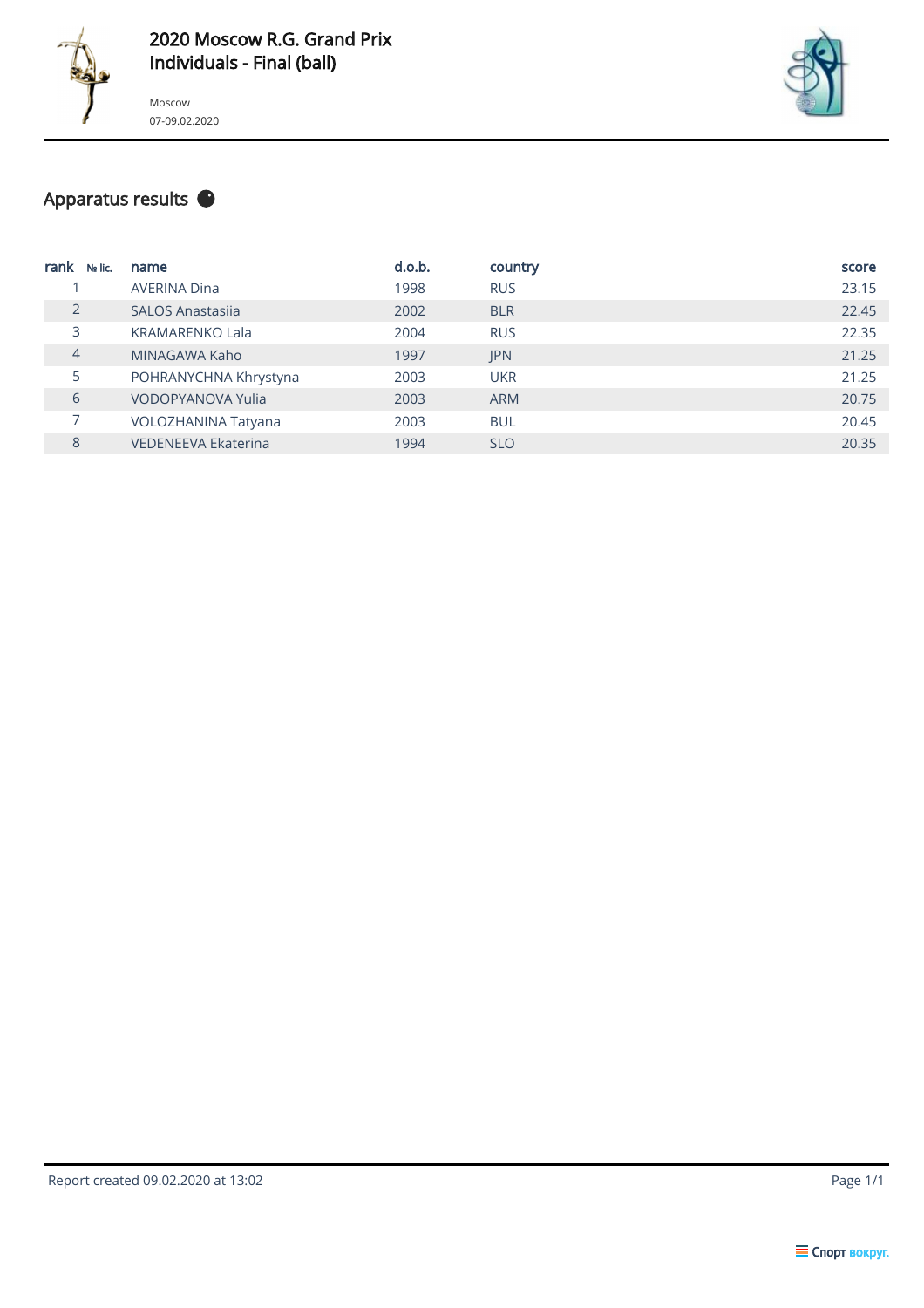



## Apparatus results  $\not\!\!\!\!\!\!\!Z$

| rank<br>No lic. | name                    | d.o.b. | country    | score |
|-----------------|-------------------------|--------|------------|-------|
|                 | <b>TRUBNIKOVA Daria</b> | 2003   | <b>RUS</b> | 23.10 |
| $\overline{2}$  | <b>AVERINA Dina</b>     | 1998   | <b>RUS</b> | 22.55 |
| 3               | PAZHAVA Salome          | 1997   | <b>GEO</b> | 21.00 |
| 4               | <b>MELESHCHUK Yeva</b>  | 2001   | <b>UKR</b> | 20.80 |
| 5               | VEDENEEVA Ekaterina     | 1994   | <b>SLO</b> | 20.50 |
| 6               | VODOPYANOVA Yulia       | 2003   | <b>ARM</b> | 19.90 |
|                 | FETISOVA Ekaterina      | 2003   | <b>UZB</b> | 19.25 |
| 8               | <b>MAILAT Denisa</b>    | 2002   | <b>ROU</b> | 17.60 |